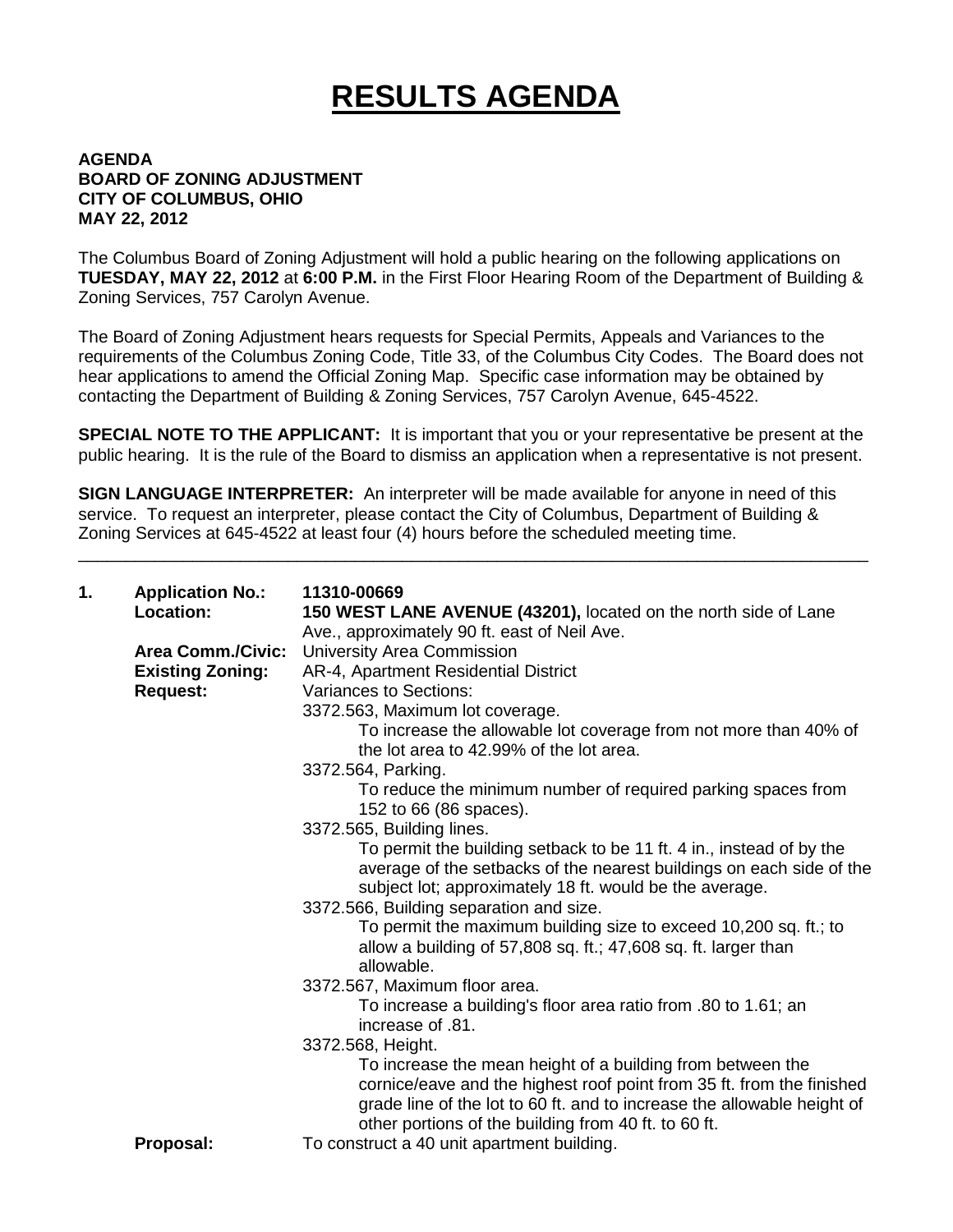| Applicant(s):<br><b>Property Owner(s):</b><br><b>Case Planner:</b><br>E-mail:                                        | Edwards Companies; c/o Michael T. Shannon; Crabbe, Brown & James,<br>L.L.P.<br>500 S. Front St., Suite 1200<br>Columbus, Ohio 43215<br>Doric Properties; c/o Chris Yessios<br>52 E. 15th Ave.<br>Columbus, Ohio 43201<br>Dave Reiss, 645-7973<br>DJReiss@Columbus.gov                                                                                                                                                                     |
|----------------------------------------------------------------------------------------------------------------------|-------------------------------------------------------------------------------------------------------------------------------------------------------------------------------------------------------------------------------------------------------------------------------------------------------------------------------------------------------------------------------------------------------------------------------------------|
| <b>DISAPPROVED</b>                                                                                                   |                                                                                                                                                                                                                                                                                                                                                                                                                                           |
| 2.<br><b>Application No.:</b><br>Location:<br><b>Area Comm./Civic:</b><br><b>Existing Zoning:</b><br><b>Request:</b> | 12310-00018<br>3295 SYCAMORE KNOLL DRIVE (43219), located at the southwest<br>corner of Brookview Rd. & Sycamore Knoll Dr.<br>Northeast Area Commission<br>R-1, Residential District<br>Variances(s) to Section(s):<br>3321.05, Vision Clearance<br>To reduce the vision clearance from a driveway to a public street<br>from 10 ft. to 4.2 ft.<br>3332.21, Building lines.<br>To reduce the minimum building line from 25 ft. to 5.8 ft. |
| Proposal:<br>Applicant(s):<br><b>Property Owner(s):</b>                                                              | To construct an attached garage.<br><b>Susan Plaisted</b><br>547 Ruttington Ln.<br>Westerville, Ohio 43082<br><b>Catherine Reinoehl</b><br>3295 Sycamore Knoll Dr.                                                                                                                                                                                                                                                                        |
| <b>Case Planner:</b><br>E-mail:<br><b>TABLED</b>                                                                     | Columbus, Ohio 43219<br>Dave Reiss, 645-7973<br>DJReiss@Columbus.gov                                                                                                                                                                                                                                                                                                                                                                      |
| <b>Application No.:</b><br>3.<br>Location:<br><b>Area Comm./Civic:</b><br><b>Existing Zoning:</b><br><b>Request:</b> | 12310-00124<br>470 FALLIS ROAD (43214), located on the north east corner of Fallis<br>Road and Colerain Avenue<br><b>Clintonville Area Commission</b><br>R-3, Residential District<br>Variance(s) to Section(s):<br>3332.38, Private garage                                                                                                                                                                                               |
| Proposal:<br>Applicant(s):<br><b>Property Owner(s):</b>                                                              | To increase the allowable height of a garage from 15' to 19'.<br>To raze and rebuild a garage.<br>David & Claire Carlin<br>470 Fallis Road<br>Columbus, Ohio 43214<br>Applicant                                                                                                                                                                                                                                                           |
| <b>Case Planner:</b><br>E-mail:<br><b>APPROVED</b>                                                                   | Jamie Freise, 645-6350<br>JFFreise@Columbus.gov                                                                                                                                                                                                                                                                                                                                                                                           |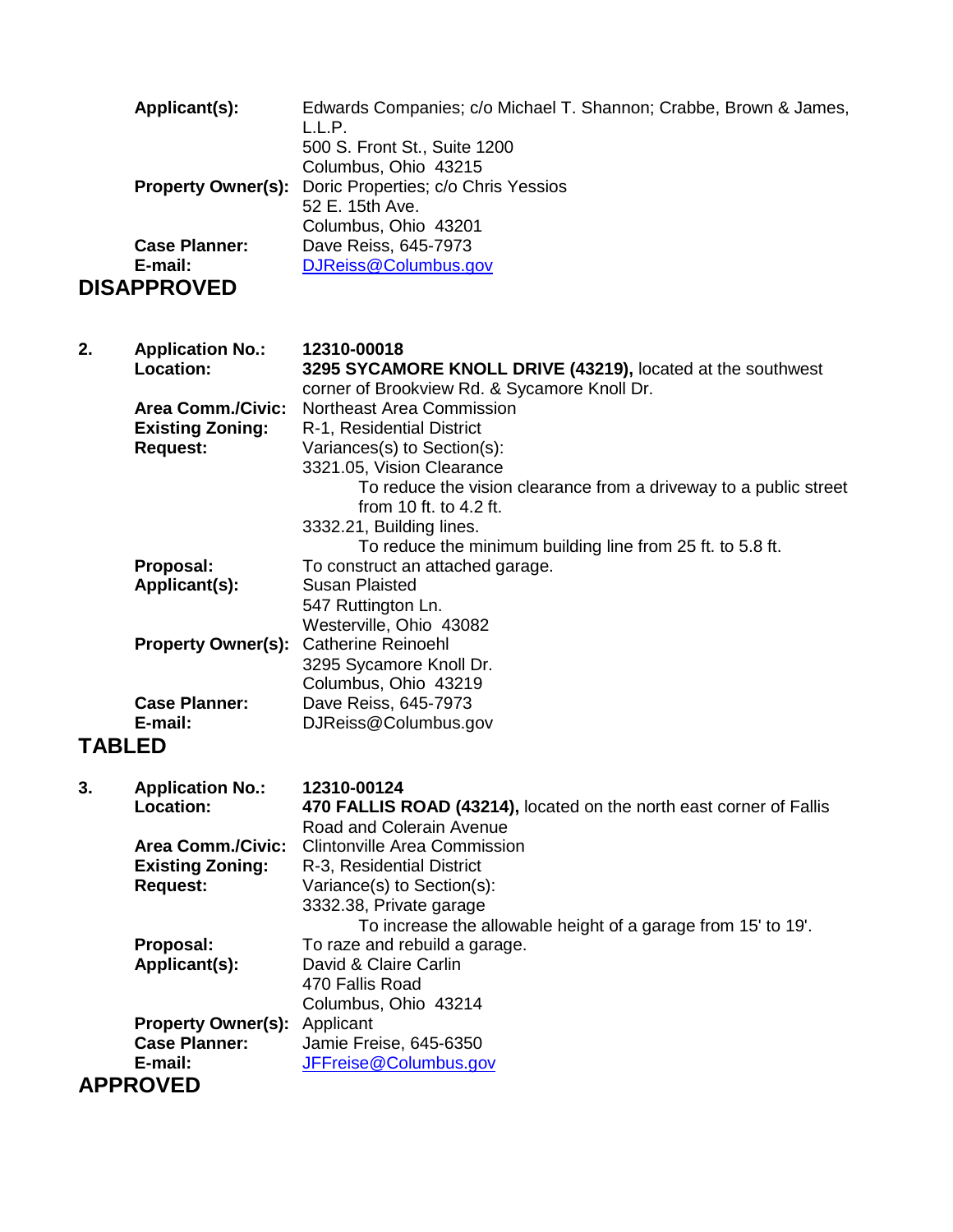| 4(A). | <b>Application No.:</b><br>Location: | 12310-00125<br>506 S. LAZELLE STREET(parcel 1) (43206), located at the northeast                                                    |
|-------|--------------------------------------|-------------------------------------------------------------------------------------------------------------------------------------|
|       |                                      | corner of South Lazelle Street and Jackson Street                                                                                   |
|       | <b>Area Comm./Civic:</b>             | German Village Area Commission                                                                                                      |
|       | <b>Existing Zoning:</b>              | R-2F, Residential District                                                                                                          |
|       | <b>Request:</b>                      | Variances(s) to Section(s):                                                                                                         |
|       |                                      | 3332.14, R-2F area district requirements.                                                                                           |
|       |                                      | To reduce the minimum lot size for a 2 sotry, 2 unit dwelling from                                                                  |
|       |                                      | 6000 sq.ft. to 1960 sq.ft.<br>3312.49, Minimum number of parking spaces required.                                                   |
|       |                                      | To reduce the minimum number of parking spaces required from 4                                                                      |
|       |                                      | to 0.                                                                                                                               |
|       |                                      | 3332.26, Minimum side yard permitted.                                                                                               |
|       |                                      | To reduce the minimum side yard from 3' to 0'.                                                                                      |
|       |                                      | 3332.25, Maximum side yards required.                                                                                               |
|       |                                      | To reduce the maximum side yard from 6' to 0'.                                                                                      |
|       |                                      | 3332.18, Basis of computing area.                                                                                                   |
|       |                                      | To increase the maximum lot area from 50% to 55%                                                                                    |
|       |                                      | 3332.21, Building lines.<br>To reduce the building line from Jackson Street from 10' to 0'.                                         |
|       |                                      | 3321.05(B)(1), Vision clearance.                                                                                                    |
|       |                                      | To allow a structure to encroach into the vision clearance triangle.                                                                |
|       | Proposal:                            | The applicant proposes to split a lot into 3 seperate parcels resulting in                                                          |
|       |                                      | non-conforming 2 family dwellings.                                                                                                  |
|       | Applicant(s):                        | Jennifer Fate                                                                                                                       |
|       |                                      | 1533 Lake Shore Drive                                                                                                               |
|       | <b>Property Owner(s):</b>            | Columbus, Ohio 43204<br>510 Lazelle Ltd.                                                                                            |
|       |                                      | 1533 Lakeshore Drive                                                                                                                |
|       |                                      | Columbus, Ohio 43204                                                                                                                |
|       | <b>Case Planner:</b>                 | Jamie Freise, 645-6350                                                                                                              |
|       | E-mail:                              | JFFreise@Columbus.gov                                                                                                               |
|       | <b>APPROVED</b>                      |                                                                                                                                     |
|       |                                      |                                                                                                                                     |
| 4(B). | <b>Application No.:</b>              | 12310-00125                                                                                                                         |
|       | Location:                            | 506 S. LAZELLE STREET(parcel 2) (43206), located on the east side of<br>Lazelle Street, between Blenkner Street and Jackson Street. |
|       | <b>Area Comm./Civic:</b>             | German Village Area Commission                                                                                                      |
|       | <b>Existing Zoning:</b>              | R-2F, Residential District                                                                                                          |
|       | <b>Request:</b>                      | Variances(s) to Section(s):                                                                                                         |
|       |                                      | 3332.14, R-2F area district requirements.                                                                                           |
|       |                                      | To reduce the minimum lot size or a 2 sotry, 2 unit dwelling from                                                                   |
|       |                                      | 6000 sq.ft. to 2388 sq.ft.                                                                                                          |
|       |                                      | 3312.49, Minimum numbers of parking spaces required.                                                                                |
|       |                                      | To reduce the minimum number of parking spaces required from 4<br>to 0.                                                             |
|       |                                      | 3332.19, Fronting                                                                                                                   |
|       |                                      | To allow a dwelling to front on an alley.                                                                                           |
|       | Proposal:                            | The applicant proposes to split a lot into 3 seperate parcels resulting in                                                          |
|       |                                      | non-conforming 2 family dwellings.                                                                                                  |
|       | Applicant(s):                        | Jennifer Fate                                                                                                                       |
|       |                                      | 1533 Lake Shore Drive                                                                                                               |
|       |                                      | Columbus, Ohio 43204                                                                                                                |
|       | <b>Property Owner(s):</b>            | 510 Lazelle Ltd.                                                                                                                    |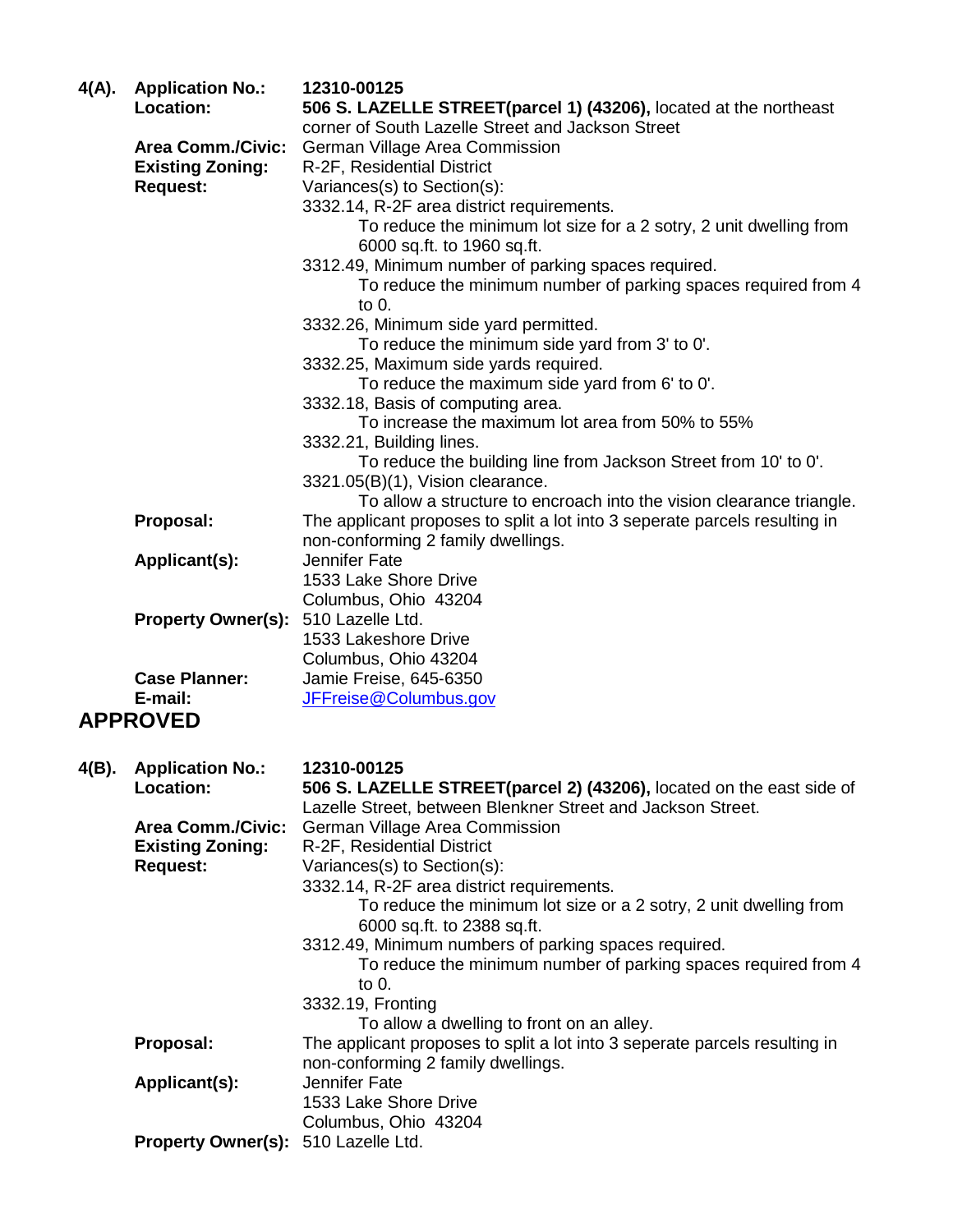|       | <b>Case Planner:</b><br>E-mail:<br><b>APPROVED</b>                     | 1533 Lakeshore Drive<br>Columbus, Ohio 43204<br>Jamie Freise, 645-6350<br>JFFreise@Columbus.gov                                                                                                                                                                                                   |
|-------|------------------------------------------------------------------------|---------------------------------------------------------------------------------------------------------------------------------------------------------------------------------------------------------------------------------------------------------------------------------------------------|
| 4(C). | <b>Application No.:</b><br>Location:                                   | 12310-00125<br>506 S. LAZELLE STREET(parcel 3) (43206), located at the southeast                                                                                                                                                                                                                  |
|       | <b>Area Comm./Civic:</b><br><b>Existing Zoning:</b><br><b>Request:</b> | corner of South Lazelle Street and Blenkner Street<br>German Village Area Commission<br>R-2F, Residential District<br>Variances(s) to Section(s):<br>3332.14, R-2F area district requirements.<br>To reduce the minimum lot size or a 2 sotry, 2 unit dwelling from<br>6000 sq.ft. to 2156 sq.ft. |
|       |                                                                        | 3312.49, Minimum numbers of parking spaces required.<br>To reduce the minimum number of parking spaces required from 4<br>to $0.$<br>3332.26, Minimum side yard permitted.                                                                                                                        |
|       |                                                                        | To reduce the minimum side yard from 3' to 0'.<br>3332.25, Maximum side yards required.<br>To reduce the maximum side yard from 6' to 0'.<br>3332.19, Fronting<br>To allow a dwelling to front on an alley.                                                                                       |
|       | Proposal:                                                              | The applicant proposes to split a lot into 3 seperate parcels resulting in<br>non-conforming 2 family dwellings.                                                                                                                                                                                  |
|       | Applicant(s):                                                          | Jennifer Fate<br>1533 Lake Shore Drive<br>Columbus, Ohio 43204                                                                                                                                                                                                                                    |
|       | <b>Property Owner(s):</b>                                              | 510 Lazelle Ltd.<br>1533 Lakeshore Drive<br>Columbus, Ohio 43204                                                                                                                                                                                                                                  |
|       | <b>Case Planner:</b><br>E-mail:<br><b>APPROVED</b>                     | Jamie Freise, 645-6350<br>JFFreise@Columbus.gov                                                                                                                                                                                                                                                   |
|       |                                                                        |                                                                                                                                                                                                                                                                                                   |
| 5.    | <b>Application No.:</b><br>Location:                                   | 12310-00132<br>2263 REFUGEE ROAD (43207), located on the south side of Refugee<br>Road, approximately 75 feet west of SR 104.                                                                                                                                                                     |
|       | <b>Area Comm./Civic:</b><br><b>Existing Zoning:</b><br><b>Request:</b> | <b>Far South Communities Coalition</b><br>M, Manufacturing District<br>Special Permit and Variance(s) to Section(s):<br>3389.07, Impound lot, junk yard or salvage yard.<br>To allow a vehicle transfer station (salvage yard).                                                                   |
|       |                                                                        | 3392.12, Prohibited location.<br>To allow a junk and salvage yard to be located less than 600' from a<br>residentially zoned lot.                                                                                                                                                                 |
|       | Proposal:<br>Applicant(s):                                             | To allow a vehicle transfer station<br>Edward T. McClellan, Esq.<br>880 Mendes Court<br>Columbus, Ohio 43207                                                                                                                                                                                      |
|       | <b>Property Owner(s):</b>                                              | <b>Randall Hall</b><br>2181 Alum Creek Drive<br>Columbus, Ohio 431207                                                                                                                                                                                                                             |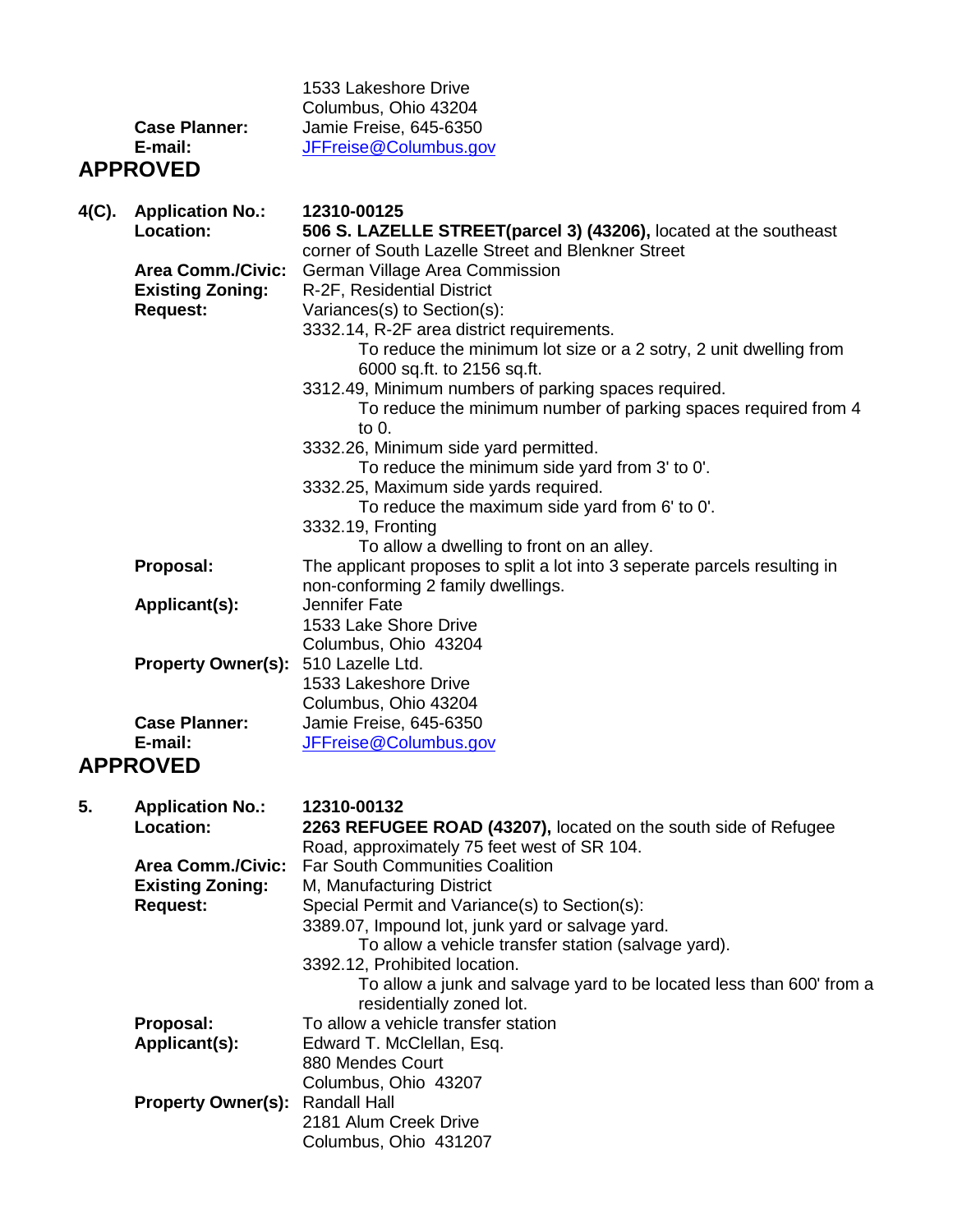|    | <b>Case Planner:</b><br>E-mail:      | Jamie Freise, 645-6350<br>JFFreise@Columbus.gov                                                                                    |
|----|--------------------------------------|------------------------------------------------------------------------------------------------------------------------------------|
|    | <b>APPROVED</b>                      |                                                                                                                                    |
| 6. | <b>Application No.:</b><br>Location: | 12310-00204<br>976 SOUTH HIGH STREET (43206), located at the northeast corner of                                                   |
|    |                                      | Stewart Ave. and High Street                                                                                                       |
|    | <b>Area Comm./Civic:</b>             | <b>Brewery District.</b>                                                                                                           |
|    | <b>Existing Zoning:</b>              | C-4, Commercial District                                                                                                           |
|    | <b>Request:</b>                      | Variances(s) to Section(s):                                                                                                        |
|    |                                      | 3312.49, Minimum numbers of parking spaces required.<br>o reduce the required number of automobile parking spaces from<br>27 to 9. |
|    |                                      | 3372.406, Design standards.                                                                                                        |
|    |                                      | To not screen a dumpster                                                                                                           |
|    | Proposal:                            | To convert a a residential unit to an eating and drinking establishment.                                                           |
|    | Applicant(s):                        | Columbus Maennerchor Inc., c/o Michael O'Reilly                                                                                    |
|    |                                      | 30 Hill Road South, Suite B<br>Pickerington, Ohio 43147                                                                            |
|    |                                      | Property Owner(s): Columbus Maennerchor Inc.                                                                                       |
|    |                                      | 976 South High Stret                                                                                                               |
|    |                                      | Columbus, Ohio 43206                                                                                                               |
|    | <b>Case Planner:</b>                 | Jamie Freise, 645-6350                                                                                                             |
|    | E-mail:                              | JFFreise@Columbus.gov                                                                                                              |
| .  |                                      |                                                                                                                                    |

## **APPROVED**

| 7. | <b>Application No.:</b><br>Location: | 10310-00392<br>4034 CLEVELAND AVENUE (43224), located on the east side of<br>Cleveland Ave., approximately 180 ft. north of the terminus of Ward Rd. |
|----|--------------------------------------|------------------------------------------------------------------------------------------------------------------------------------------------------|
|    | <b>Area Comm./Civic:</b>             | <b>Northland Community Council</b>                                                                                                                   |
|    | <b>Existing Zoning:</b>              | C-2, Commercial District                                                                                                                             |
|    | <b>Request:</b>                      | Variances to Sections:                                                                                                                               |
|    |                                      | 3312.49 B., Minimum number of parking spaces required.                                                                                               |
|    |                                      | To reduce the required number of bicycle parking spaces from 3 to                                                                                    |
|    |                                      | 0.                                                                                                                                                   |
|    |                                      | 3312.49 C., Minumum numbers of parking spaces required.                                                                                              |
|    |                                      | To reduce the required number of parking spaces from 35 to 8.                                                                                        |
|    | Proposal:                            | To convert a single-family dwelling into a church.                                                                                                   |
|    | Applicant(s):                        | Pastor James T. Edwards, Sr.; c/o Banwo Longe, P.E.                                                                                                  |
|    |                                      | 1008 E. Main St.                                                                                                                                     |
|    |                                      | Columbus, Ohio 43205                                                                                                                                 |
|    |                                      | <b>Property Owner(s):</b> Pyauainde & Moconjaye Edwards                                                                                              |
|    |                                      | 4034 Cleveland Ave.                                                                                                                                  |
|    |                                      | Columbus, Ohio 43224                                                                                                                                 |
|    | <b>Case Planner:</b>                 | Dave Reiss, 645-7973                                                                                                                                 |
|    | E-mail:                              | DJReiss@Columbus.gov                                                                                                                                 |
|    | <b>APPROVED</b>                      |                                                                                                                                                      |